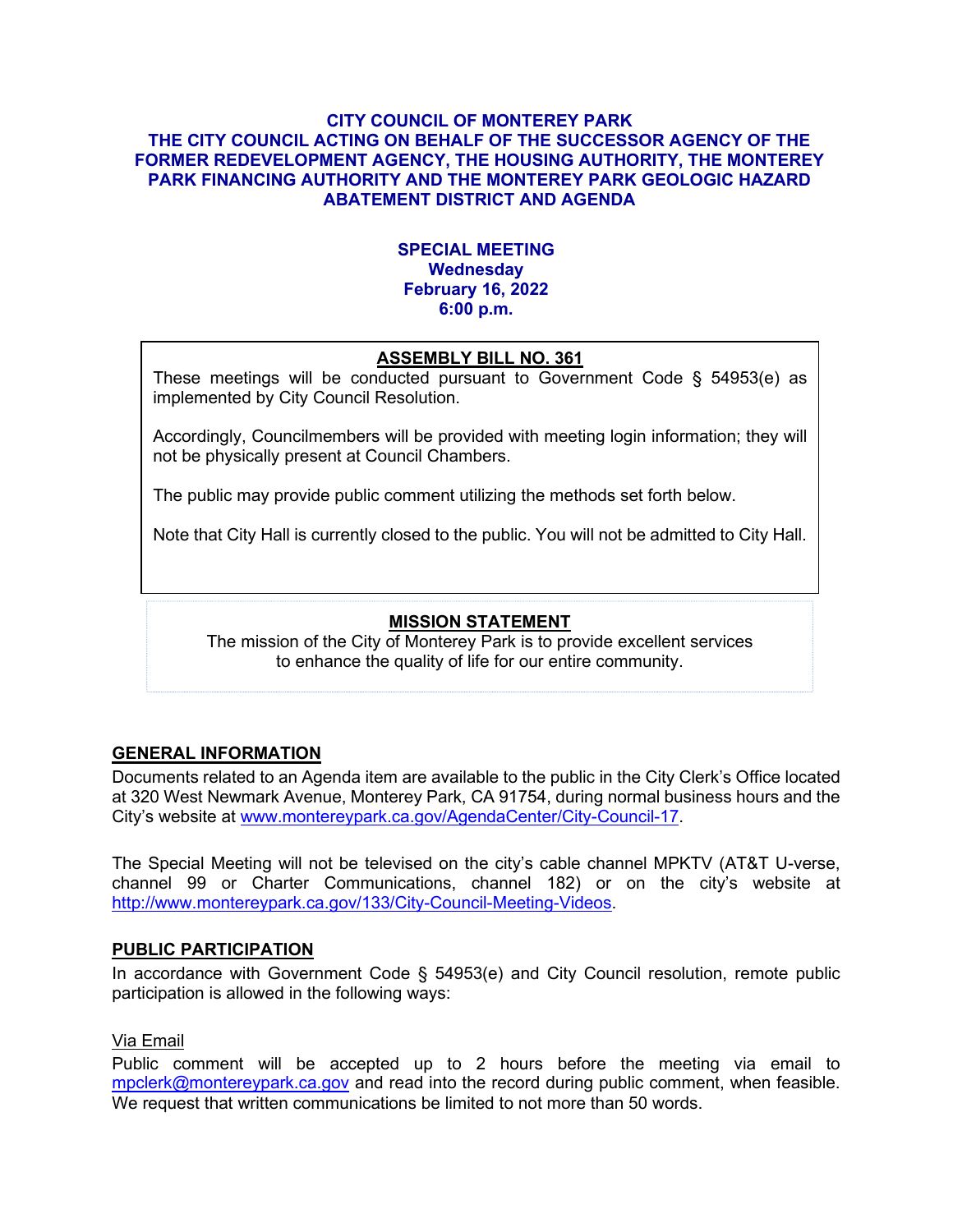# **Monterey Park City Council Special Meeting Agenda, February 16, 2022 - Page 2**

### Via Telephone

Public comment may be submitted via telephone during the meeting, before the close of public comment, by calling **(888) 788-0099** or **(877) 853-5247** and entering Zoom Meeting ID: **873 4110 1391** then press pound (#). When prompted to enter participation ID number press pound (#) again. If participants would like to make a public comment they will enter "**\*9**" then the Clerk's office will be notified, and you will be in the rotation to make a public comment. Press "**\*6**" to unmute yourself when called upon to speak Participants are encouraged to join the meeting 15 minutes before the start of the meeting. You may speak up to 5 minutes on Agenda items. Speakers will not be allowed to combine time. The Mayor and City Council may change the amount of time allowed for speakers. As part of the virtual meeting protocols, anonymous persons will not be allowed to provide public comment.

Important Disclaimer – When a participant calls in to join the meeting, their name and/or phone number will be visible to all participants. Note that all public meetings will be recorded.

| <b>CALL TO ORDER</b> | <b>Mayor</b>                                               |
|----------------------|------------------------------------------------------------|
| <b>ROLL CALL</b>     | Peter Chan, Hans Liang, Henry Lo, Fred Sornoso, Yvonne Yiu |

**PUBLIC COMMUNICATIONS**. Pursuant to Government Code Section 54954.3(a), the public may address the City Council only on matters listed on the Agenda. Those wishing to speak on an agenda item must utilize one of the methods listed above. No other public comment will be accepted. Attempts to provide comment at times not designated on the agenda may result in the City dropping you from the meeting.

### **ORAL AND WRITTEN COMMUNICATIONS**

The City Council will recess to Closed Session following public comment and the Open Session items if any. Public participation is not allowed during Closed Session.

# **[1.] OPEN SESSION**

# **1-A APPOINT LABOR NEGOTIATORS:**

It is recommended that the City Council consider:

- (1) Appointing Steve Berliner, Esq. from Liebert Cassidy & Whitmore (the City's special counsel for labor matters) and Christine Tomikawa, Director of Human Resources and Risk Management as the City's Labor Negotiators for: Confidential Employees' Association, Firefighters' Association, Mid-Management Association, Police Captains' Association, Police Officers' Association, Police Officers' Mid-Management Association, Professional Chief Officers' Association, and Service Employees International Union, Local 721; and
- (2) Taking such additional, related, action that may be desirable.